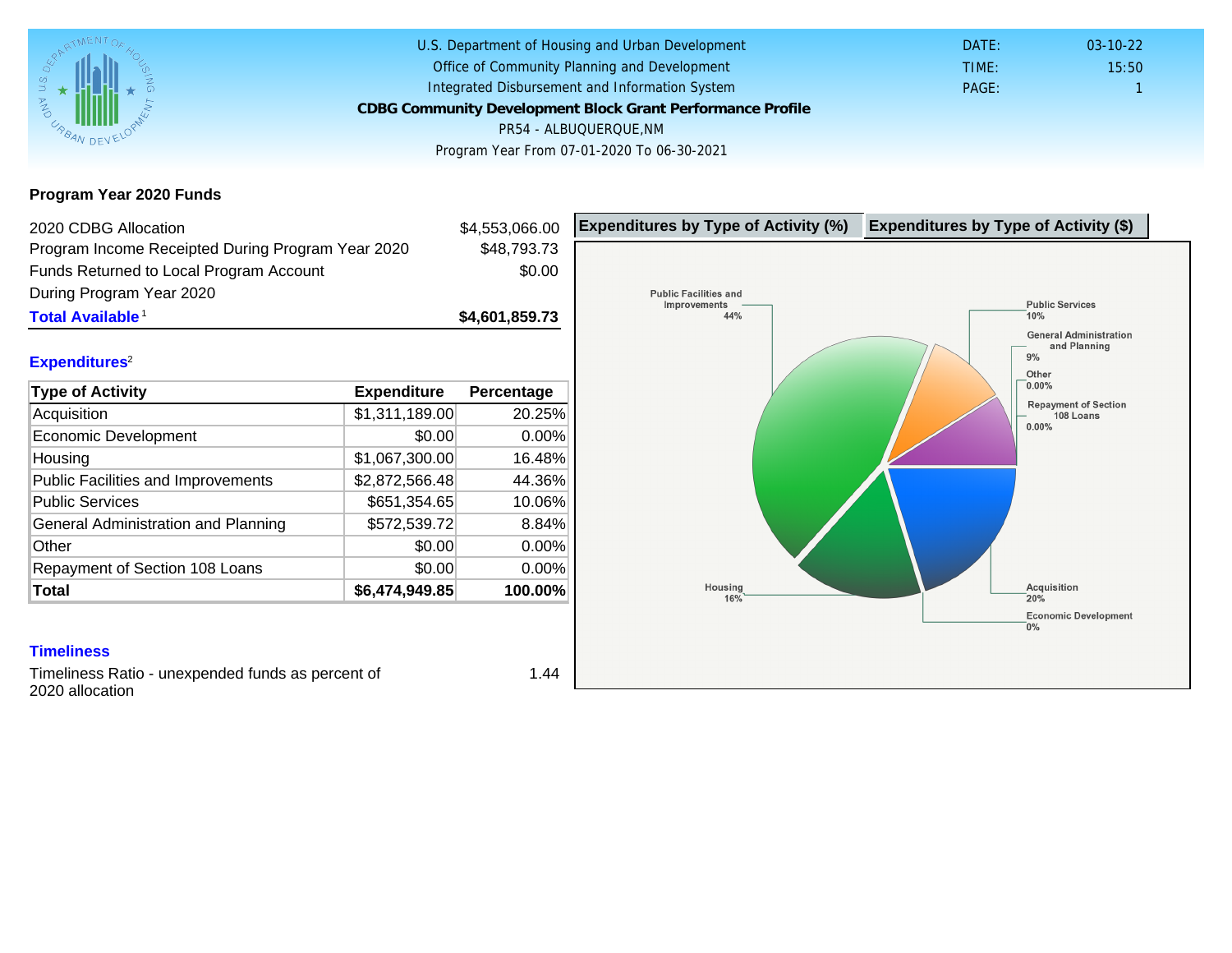# Program Targeting

| 1 - Percentage of Expenditures Assisting Low-<br>and Moderate-Income Persons and Households<br>Either Directly or On an Area Basis <sup>3</sup>                                                                              | 100.00%  |  |
|------------------------------------------------------------------------------------------------------------------------------------------------------------------------------------------------------------------------------|----------|--|
| 2 - Percentage of Expenditures That Benefit<br>Low/Mod Income Areas                                                                                                                                                          | 44.38%   |  |
| 3 - Percentage of Expenditures That Aid in The<br>Prevention or Elimination of Slum or Blight                                                                                                                                | $0.00\%$ |  |
| 4 - Percentage of Expenditures Addressing<br><b>Urgent Needs</b>                                                                                                                                                             | $0.00\%$ |  |
| 5-Funds Expended in Neighborhood<br>(Community For State) Revitalization Strategy<br>Areas and by Community Development<br>Financial Institution.<br>6-Percentage of Funds Expended in<br>Neighborhood (Community For State) | \$0.00   |  |
| Revitalization Strategy Areas and by Community<br>Development Financial Institution                                                                                                                                          | $0.00\%$ |  |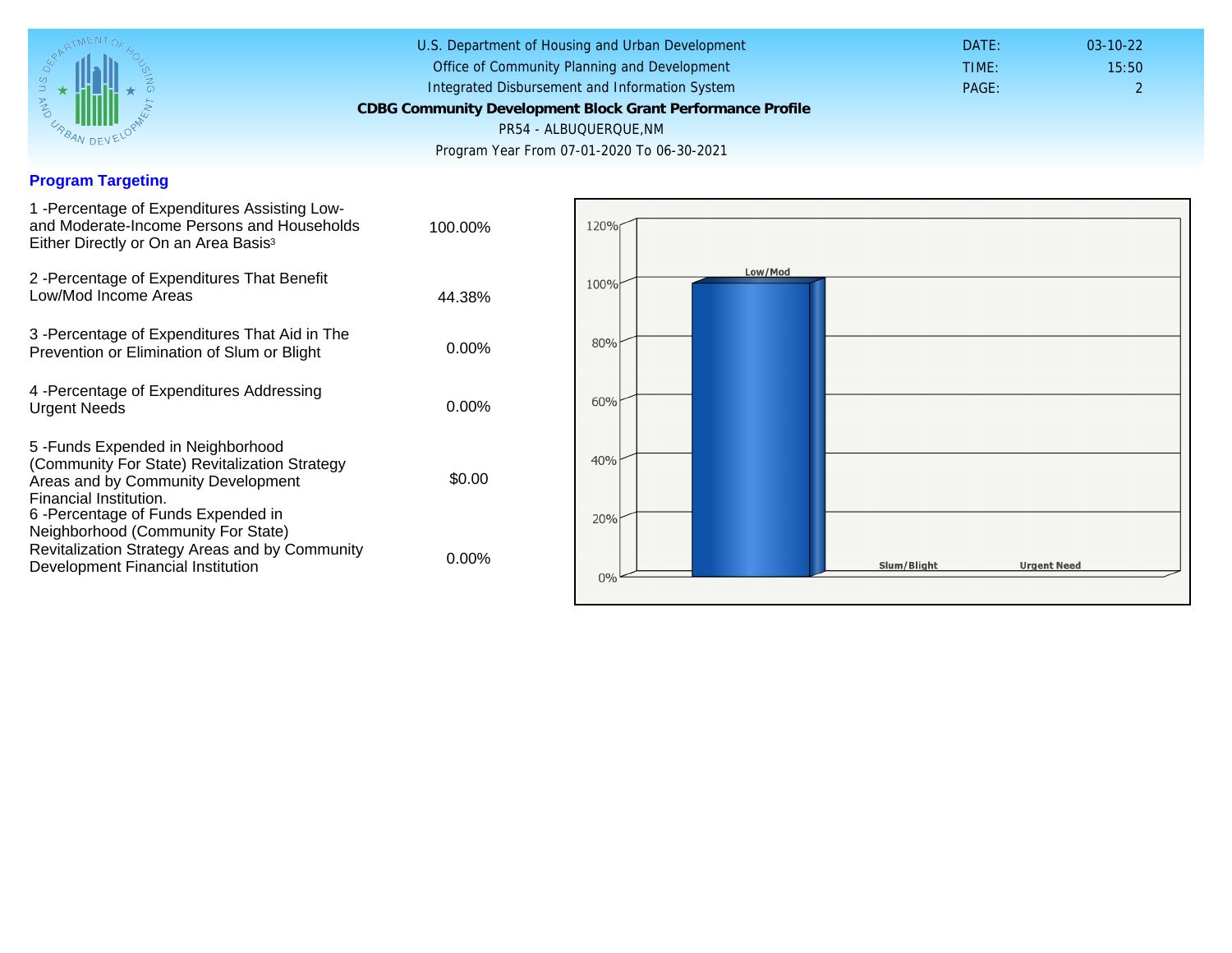# CDBG Beneficiaries by Racial/Ethnic Category <sup>4</sup>

| Race                                              | Total  | Hispanic |
|---------------------------------------------------|--------|----------|
| White                                             | 32.30% | 24.17%   |
| Black/African American                            | 4.86%  | 0.40%    |
| Asian                                             | 0.97%  | 0.17%    |
| IAmerican Indian/Alaskan Native                   | 7.42%  | 1.03%    |
| lNative Hawaiian/Other Pacific Islander           | 0.26%  | 0.11%    |
| American Indian/Alaskan Native & White            | 0.10%  | 0.06%    |
| Asian & White                                     | 0.00%  | $0.00\%$ |
| Black/African American & White                    | 0.10%  | 0.11%    |
| Amer. Indian/Alaskan Native & Black/African Amer. | 0.03%  | $0.00\%$ |
| <b>Other multi-racial</b>                         | 53.97% | 73.94%   |
| Asian/Pacific Islander (valid until 03-31-04)     | 0.00%  | $0.00\%$ |
| Hispanic (valid until 03-31-04)                   | 0.00%  | 0.00%    |

## Income of CDBG Beneficiaries

| Income Level                          | Percentage |  |
|---------------------------------------|------------|--|
| Extremely Low Income (<=30%)          | 33.69%     |  |
| Low Income (30-50%)                   | 13.05%     |  |
| Moderate Income (50-80%)              | 53.26%     |  |
| Total Low and Moderate Income (<=80%) | 100.00%    |  |
| Non Low and Moderate Income (>80%)    | $0.00\%$   |  |